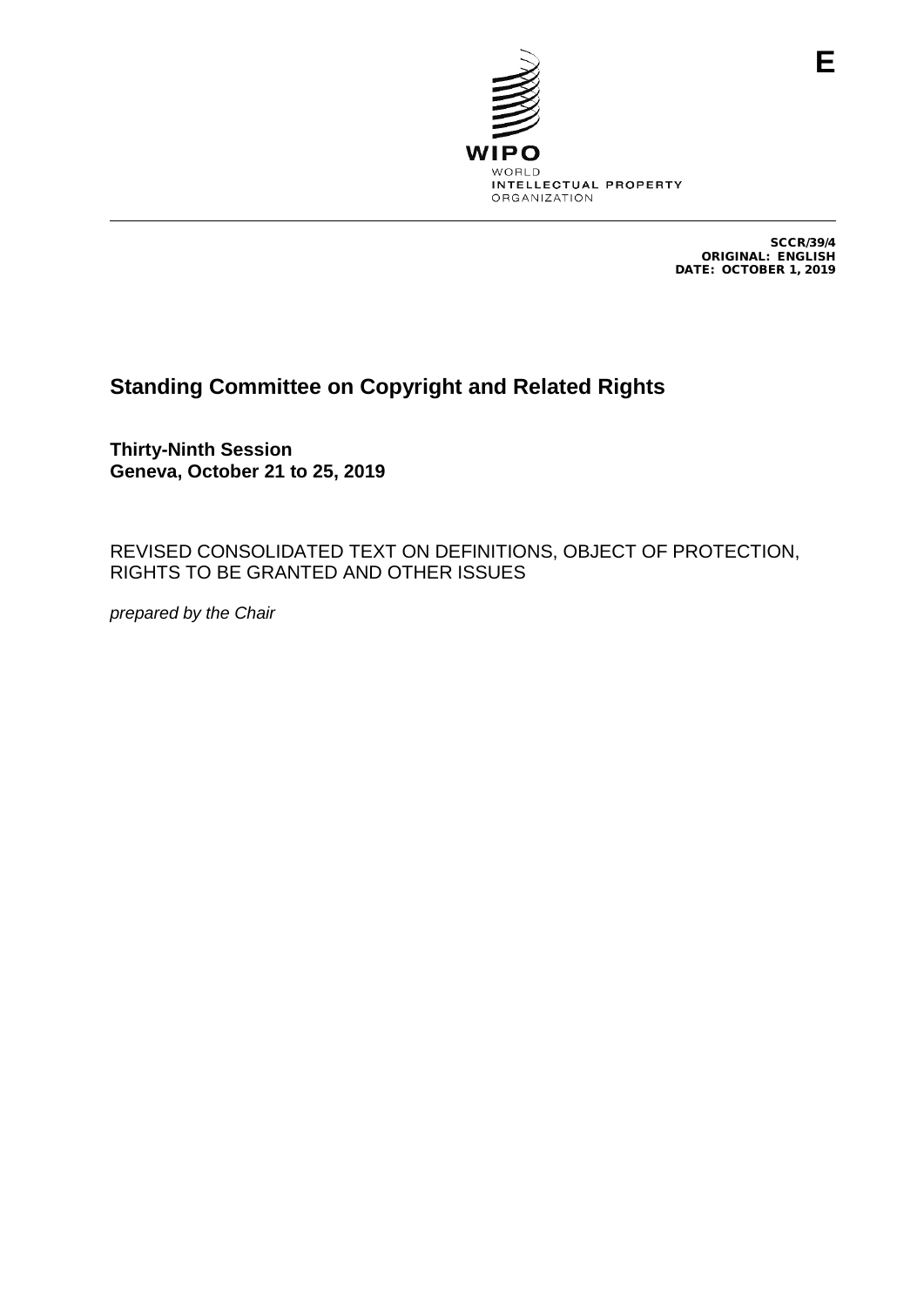# *WIPO Treaty on the Protection of Broadcasting Organizations*

# *Contents*

|                                                                 | Article |
|-----------------------------------------------------------------|---------|
| <b>Preamble</b>                                                 |         |
| <b>General Provisions</b>                                       |         |
| Relation to Copyright and other Related Rights                  |         |
| <b>Relation to Other Conventions and Treaties</b>               |         |
|                                                                 |         |
| <b>Substantive Provisions</b>                                   |         |
| Definitions                                                     |         |
| <b>Object of Protection</b>                                     |         |
| <b>Rights to be Granted</b>                                     |         |
|                                                                 |         |
| <b>Other Issues</b>                                             |         |
| <b>Beneficiaries of Protection</b>                              |         |
| <b>Limitations and Exceptions</b>                               |         |
| <b>Obligations Concerning Technological Protection Measures</b> |         |
| Obligations Concerning Rights Management Information            |         |
| Means of Implementation and Relation to Other Rights            |         |
| <b>Enforcement of Rights</b>                                    |         |
| <b>Term of Protection</b>                                       |         |
|                                                                 |         |
| <b>Administrative and Final Clauses</b>                         |         |
| Assembly                                                        |         |
| <b>International Bureau</b>                                     |         |
| Eligibility for Becoming Party to the Treaty                    |         |
| Rights and Obligations Under the Treaty                         |         |
| Signature of the Treaty                                         |         |
| Entry into Force of the Treaty                                  |         |
| Effective Date of Becoming Party to the Treaty                  |         |
| Denunciation of the Treaty                                      |         |
| Languages of the Treaty                                         |         |
| Depositary                                                      |         |
|                                                                 |         |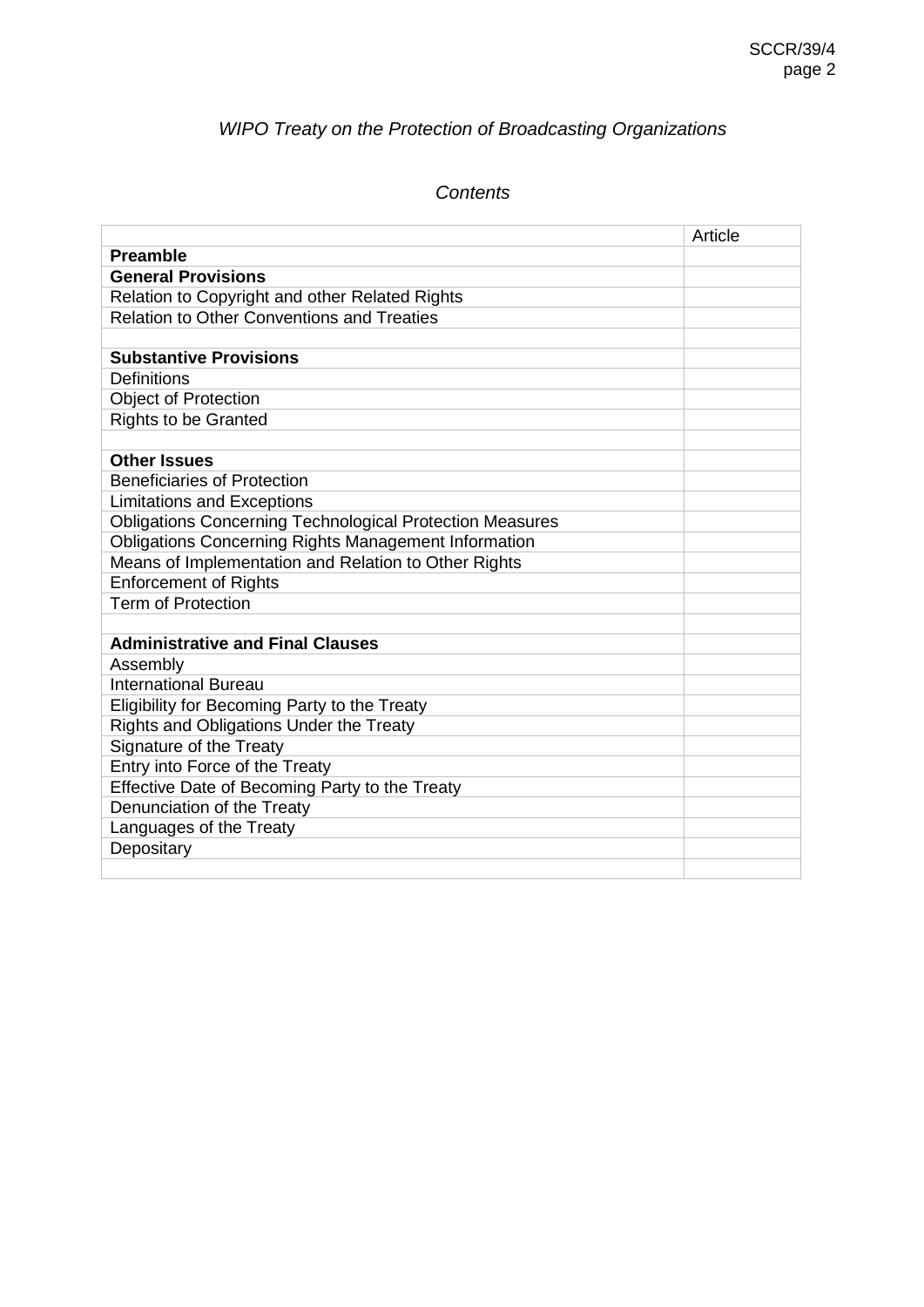#### **PREAMBLE**

#### [*The Contracting Parties,*

*Desiring* to develop and maintain the international protection of the rights of broadcasting organizations in a manner as balanced and effective as possible,

*Recognizing* the profound impact of the development and convergence of information and communication technologies which have given rise to increasing possibilities for unauthorized use of the programme-carrying signals of broadcasting organizations both within and across borders,

*Recognizing* the objective to enhance the international system of protection of broadcasting organizations without compromising copyright in works and related rights in other protected subject matter incorporated in the programme-carrying signals, [as well as the need for broadcasting organizations to acknowledge these rights],

*Stressing* the benefits to authors, performers and producers of phonograms of effective protection by the broadcasting organizations against illegal use of programme-carrying signals,

*Have agreed as follows:*]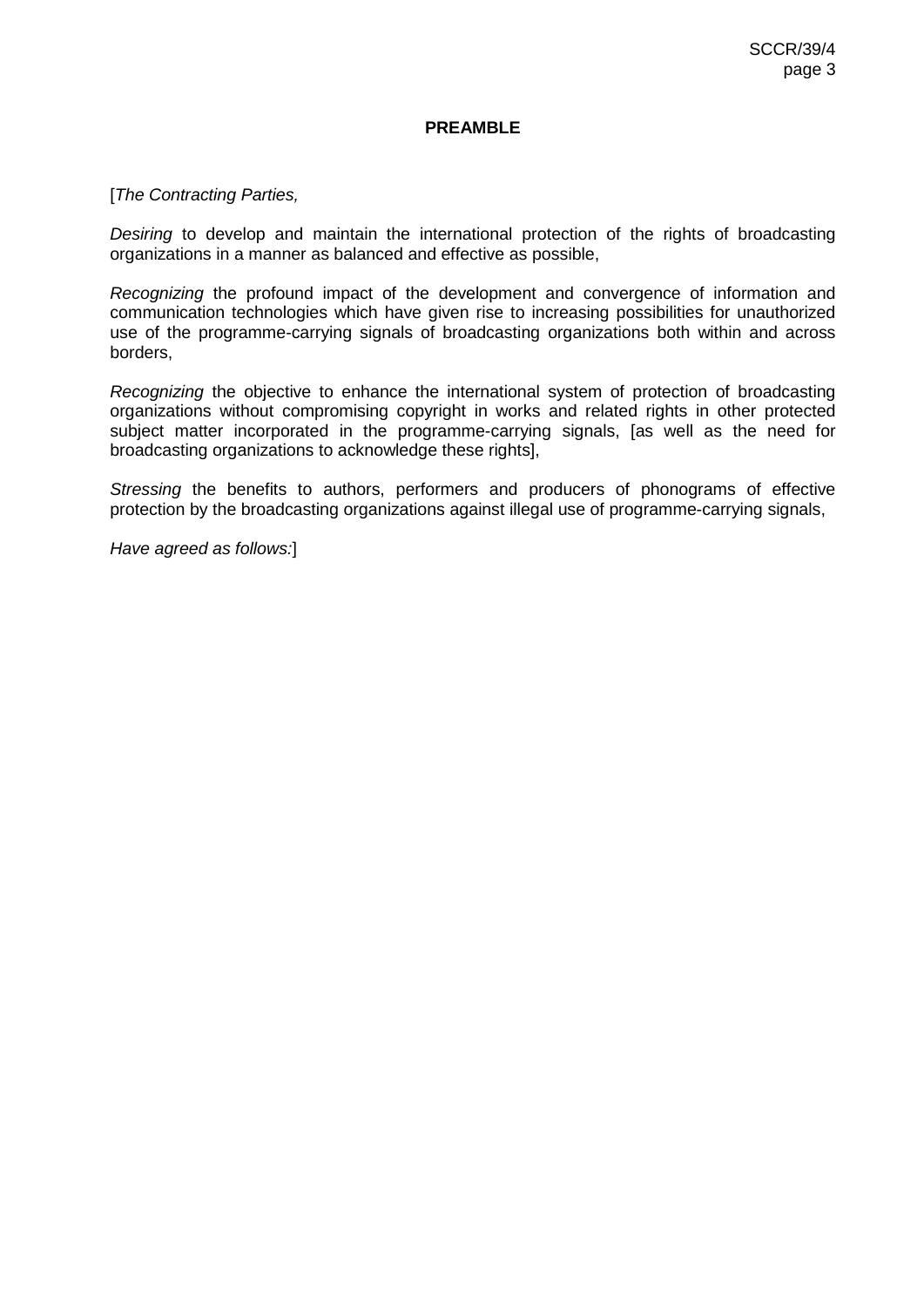#### **GENERAL PROVISIONS**

#### [Article x

#### *Relation to Copyright and other Related Rights*

Protection granted under this Treaty shall leave intact and shall in no way affect, limit or prejudice the protection of copyright or related rights in the programmes incorporated in the programme-carrying signals. Consequently, no provision of this Treaty may be interpreted as prejudicing such protection.

#### [Article x

#### *Relation to Other Conventions and Treaties*

(1) Nothing in this Treaty shall derogate from existing obligations that Contracting Parties have to each other under the International Convention for the Protection of Performers, Producers of Phonograms and Broadcasting Organizations done in Rome, October 26, 1961 (hereinafter the Rome Convention).

(2) This Treaty is not a special agreement under Article 22 of the Rome Convention.

(3) Contracting Parties, who are Contracting States of the Rome Convention, will apply the provisions of the Rome Convention between themselves when that Convention provides for an obligation which is more extensive than the obligations of this Treaty.]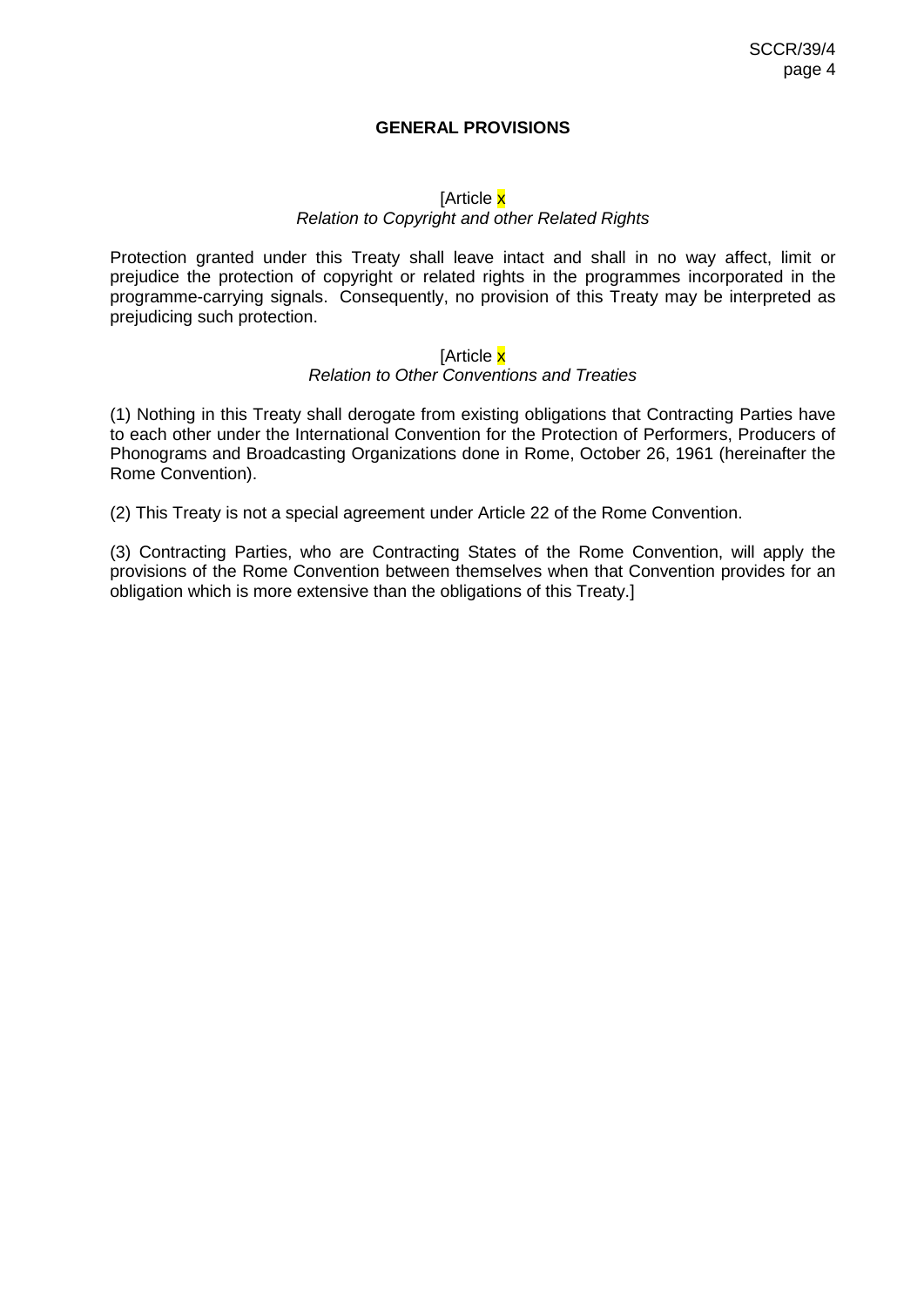#### **SUBSTANTIVE PROVISIONS**

#### Article x *Definitions*

For the purposes of this Treaty:

(a) "broadcasting" means the transmission either by wire or wireless means for reception by the public of a programme-carrying signal; such transmission by satellite is also "broadcasting"; transmission of encrypted signals is "broadcasting" where the means for decrypting are provided to the public by the broadcasting organization or with its consent. Transmissions over computer networks shall not constitute "broadcasting". Without prejudice to this, the definition of broadcasting for the purposes of this treaty shall not affect contracting parties' national regulatory framework.

(b) "programme-carrying signal" means an electronically generated carrier, as originally transmitted and in any subsequent technical format, carrying a programme.

(c) "programme" means live or recorded material consisting of images, sounds or both, or representations thereof.

(d) "broadcasting organization" means the legal entity that takes the initiative and has the editorial responsibility for broadcasting, including assembling and scheduling the programmes carried on the signal. Entities that deliver their programme-carrying signal exclusively by means of a computer network do not fall under the definition of a "broadcasting organization"*.* [1](#page-4-0)

(e) "retransmission" means the transmission for the reception by the public by any means of a programme-carrying signal by any other third party than the original broadcasting organization or someone acting on its behalf, whether simultaneous, near-simultaneous [or deferred].

(f) "near simultaneous transmission" means a transmission for the reception by the public by any means of a programme-carrying signal that is delayed only to the extent necessary to accommodate time differences or to facilitate the technical transmission of the programmecarrying signal.

[(g) "deferred transmission" means a transmission for the reception by the public by any means of a programme-carrying signal delayed in time, other than a near simultaneous transmission, including transmissions made in such a way that members of the public may access them from a place and a time individually chosen by them.]

(h) "pre-broadcast signal" means a programme-carrying signal transmitted to or by a broadcasting organization, or to an entity acting on its behalf, for the purpose of subsequent transmission to the public.

[(i) "equivalent deferred transmission" means the deferred transmission broadcast by a broadcasting organization that corresponds to its linear broadcasts and is only available to the public for a limited period of weeks or months.<sup>[2](#page-4-1) [3](#page-4-2)</sup> ]

<span id="page-4-0"></span> <sup>1</sup> **Agreed Statement regarding the definition of "broadcasting organization":** For the purpose of this Treaty, the definition of broadcasting organization does not affect the Contracting Parties' national regulatory framework for broadcasting activities.

<span id="page-4-2"></span><span id="page-4-1"></span><sup>[</sup> <sup>2</sup> **Agreed Statement concerning "equivalent deferred transmissions" and "other deferred transmissions"**: Equivalent deferred transmissions include online repeats, on-demand catch-up services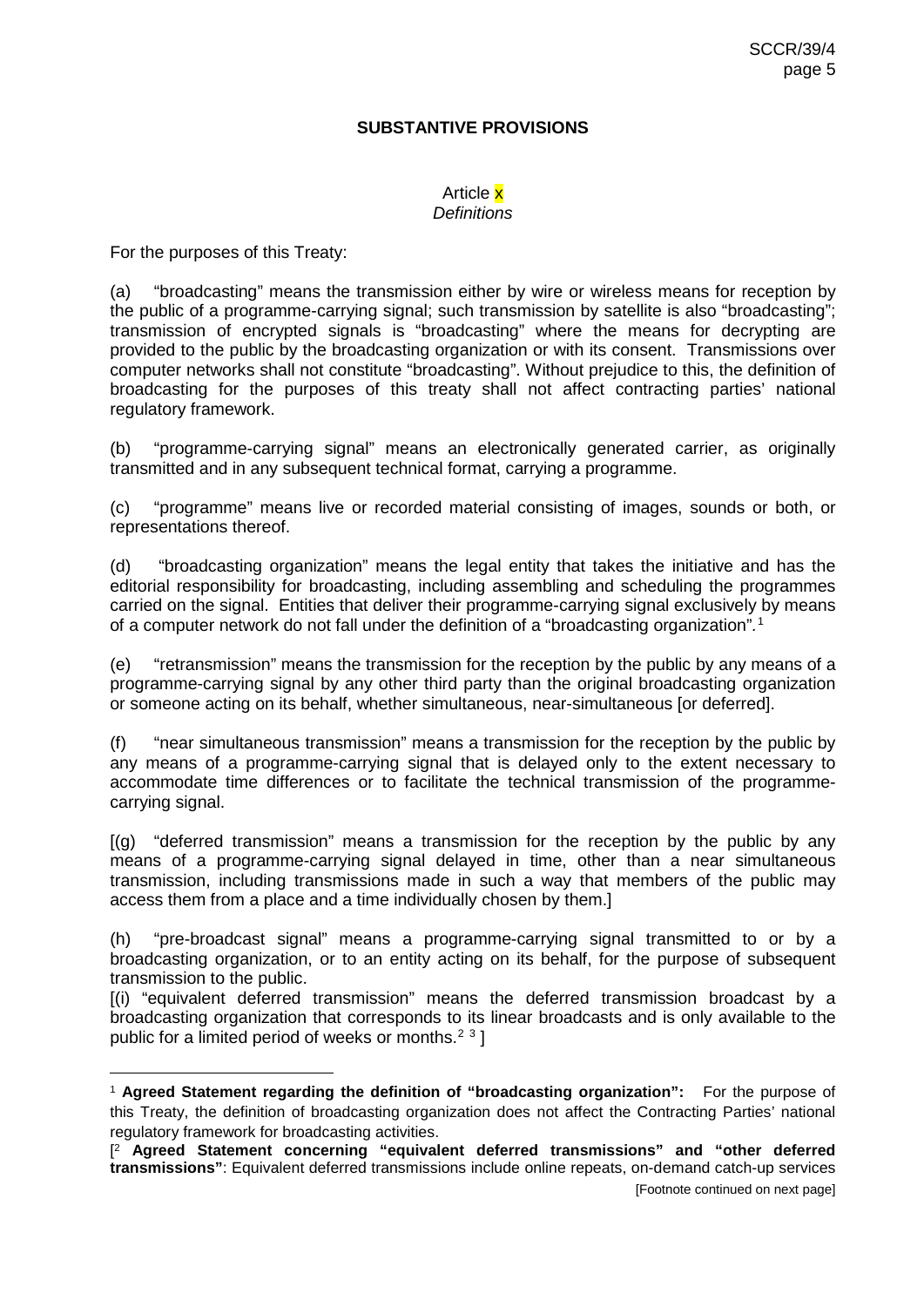## Article x

#### *Object of Protection*

(1) The protection granted under this Treaty extends only to programme-carrying signals as broadcast including pre-broadcast signals transmitted by, or on behalf of, a broadcasting organization, but not to programmes contained therein.

Alternative 1:

[(2) The object of the protection under this Treaty extends to simultaneous, near simultaneous [and deferred transmissions] of the programme-carrying signals described in para. (1) of a broadcasting organization.]

Alternative 2:

[(2) Broadcasting organizations shall, as a minimum, enjoy protection for simultaneous transmissions, near simultaneous transmissions and transmissions made by providing access to a stored version of the programme-carrying signal [that is available for a limited period of weeks or months] [in such a way that members of the public may access them from a place and at the time individually chosen by them.]

[(3) (i) Broadcasting organizations may enjoy protection for any other type of transmission.

(ii) A Contracting Party may provide that a broadcasting organization of another Contracting Party shall enjoy the right referred to in subparagraph (i) above only if the legislation of that other Contracting Party provides comparable protection.]

## Article x

#### *Rights to be Granted*

Alternative 1:

[(1) Broadcasting organizations shall have the exclusive right of authorizing the retransmission of their programme-carrying signal to the public by any means.

(2) Broadcasting organizations shall also enjoy the exclusive right of authorizing the retransmission of their programme-carrying signal in such a way that members of the public may access it from a place and at a time individually chosen by them.]

 <sup>[</sup>Footnote continued from previous page]

and previews. Other deferred transmissions include parallel sport events, extra footage on news or programs, additional interviews, behind-the-scenes programs, pure on-demand streaming channels and on-demand catalogues.]

<sup>[</sup> <sup>3</sup> **Agreed Statement concerning "for a limited period of weeks or months"** is purposely used in the definition to maintain the different uses of the industry worldwide in terms of the time extension of catchup services and online repetitions.]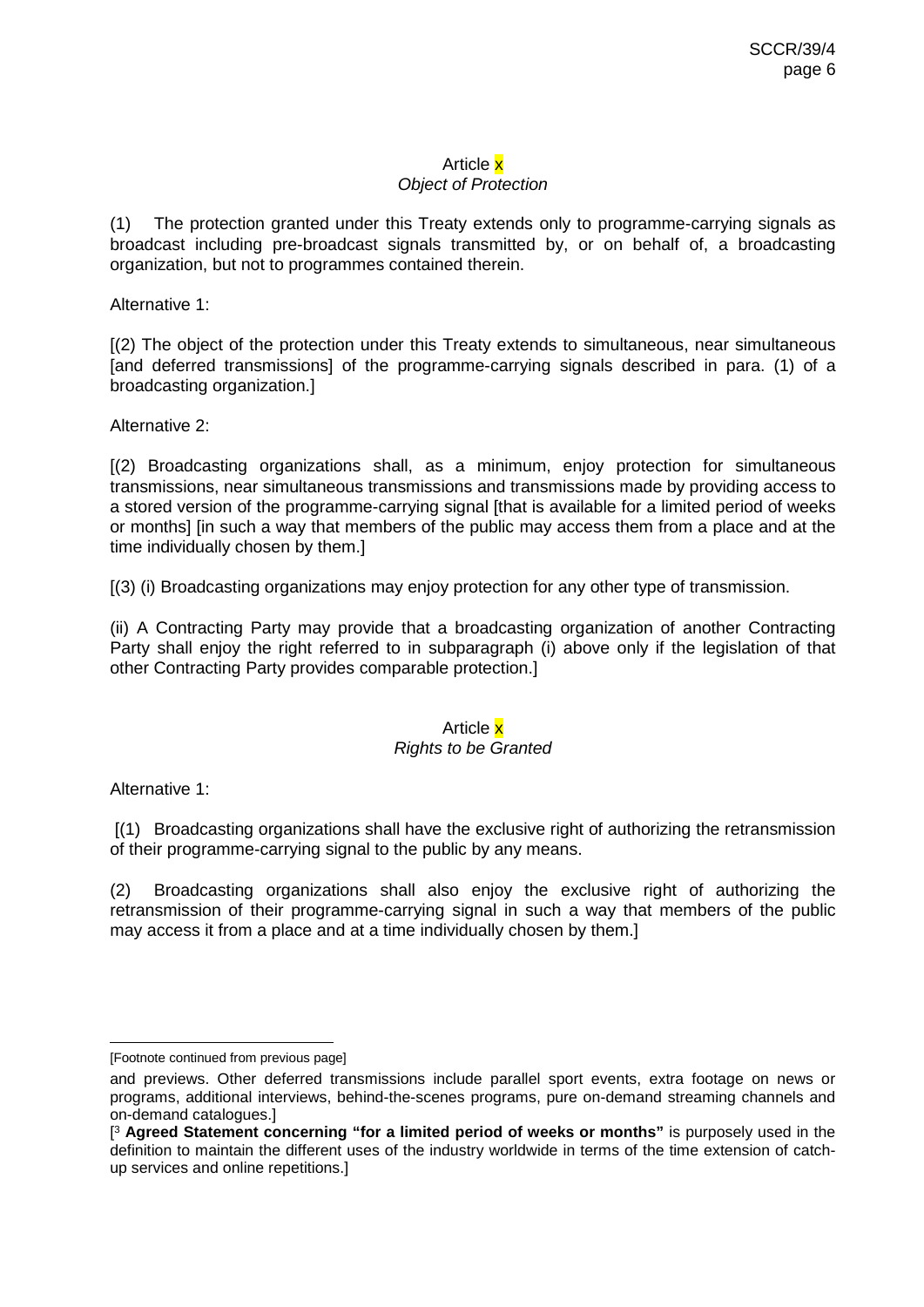Alternative 2:

[(1) (i) Broadcasting organizations shall have the exclusive right of authorizing the retransmission of their programme-carrying signal to the public by any means.

[Agreed statement:

For purposes of this paragraph, the retransmission of a programme-carrying signal shall include providing access to a stored version of the signal.]

(ii) Any Contracting Party may, in a notification deposited with the Director General of WIPO, declare that it will apply the provisions of Article (1)(i) only to certain retransmissions, or that it will limit their application in some other way, provided that the Contracting Party affords adequate and effective protection to broadcasting organizations [against][enabling them to prevent] the retransmission of their programme-carrying signals to the public by any means, without their authorization, through a combination of the right provided for in Article (1)(i) and copyright or related rights.

(2) Contracting Parties that afford protection to broadcasting organizations through a combination of the exclusive right provided for in Article (1)(i) and copyright or related rights as permitted by Article (1)(ii) shall provide that broadcasting organizations may enforce any copyright or related rights that exist in the programmes carried by the signal against the unauthorized retransmission, to the extent that they are authorized to do so by the owners of those copyright or related rights as permitted by the Contracting Party's domestic law.

(2 bis) A Contracting Party may comply with the obligation in paragraph (2) by providing in its domestic law either that (i) a broadcasting organization that is the owner or exclusive licensee of any copyright or related rights that exist in the programmes carried by the signal is entitled to enforce those rights against the unauthorized retransmission or (ii) a presumption that in the absence of proof to the contrary the broadcasting organization is authorized to enforce those rights against the unauthorized retransmission.]

(3) Broadcasting organizations shall also enjoy the right to prohibit the unauthorized retransmission of their pre-broadcast signal by any means.

(4) A Contracting Party may fulfil Article III(3) by providing other adequate and effective prebroadcast signal protection for broadcasting organizations.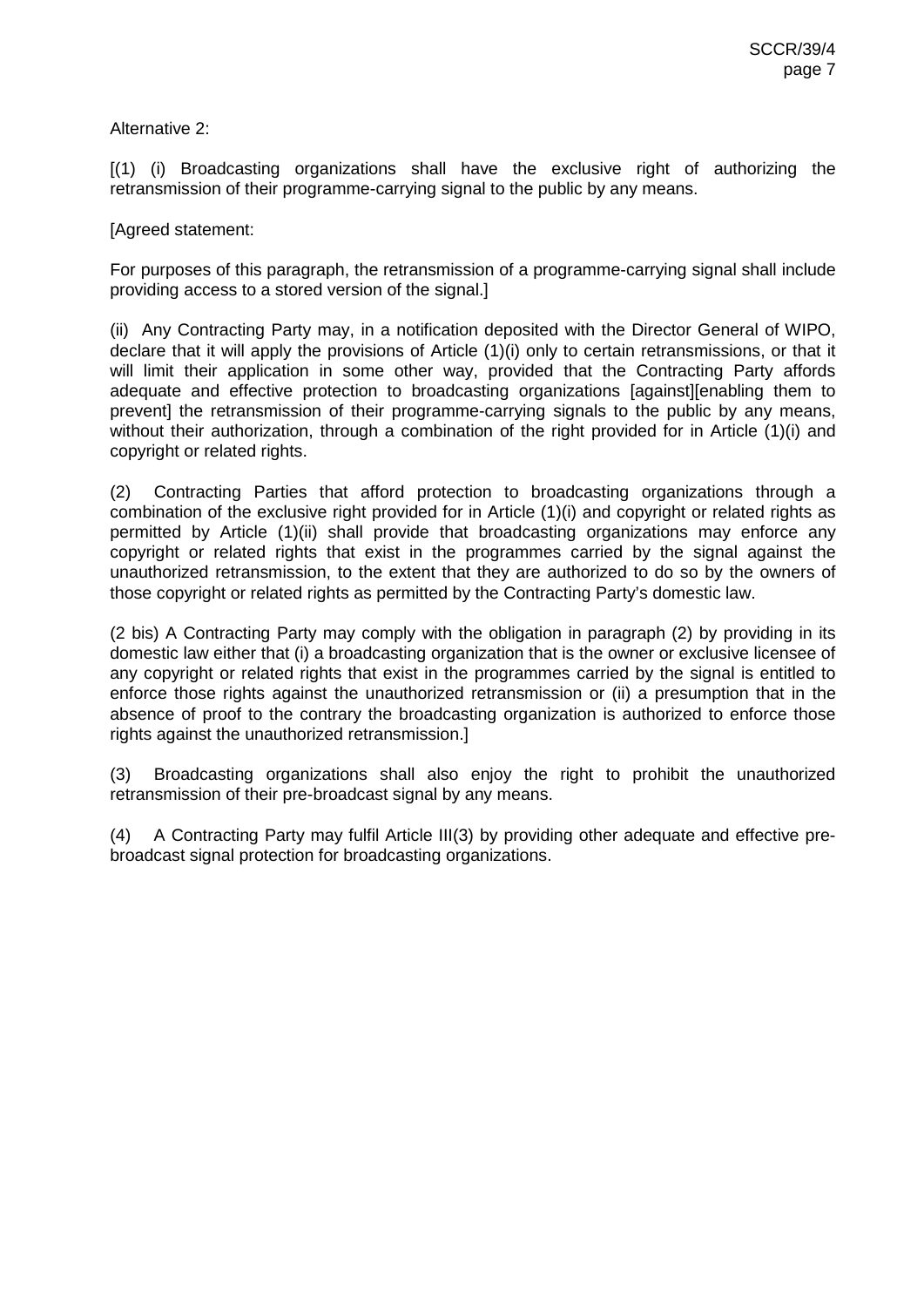#### **OTHER ISSUES**

#### Article x *Beneficiaries of Protection*

(1) Contracting Parties shall accord the protection provided under this Treaty to broadcasting organizations that are nationals of other Contracting Parties.

(2) Nationals of other Contracting Parties shall be understood to be those broadcasting organizations that meet either of the following conditions:

- (i) the headquarters of the broadcasting organization is situated in another Contracting Party, or
- (ii) the programme-carrying signal was transmitted from a transmitter situated in another Contracting Party.

(3) In the case of a programme-carrying signal by satellite the transmitter shall be understood to be situated in the Contracting Party from which the uplink to the satellite is sent in an uninterrupted chain of communication leading to the satellite and down towards the earth.

(4) The provisions of this Treaty shall not provide any protection to an entity that merely retransmits programme-carrying signals.

[(5) By means of a notification deposited with the Director General of the World Intellectual Property Organization (WIPO), any Contracting Party may declare that it will protect broadcasts only if the headquarters of the broadcasting organization is situated in another Contracting Party and the broadcasts are transmitted from a transmitter situated in the same Contracting Party. Such notification may be deposited at the time of ratification, acceptance or accession, or at any time thereafter; in the last case, it shall become effective six months after it has been deposited.]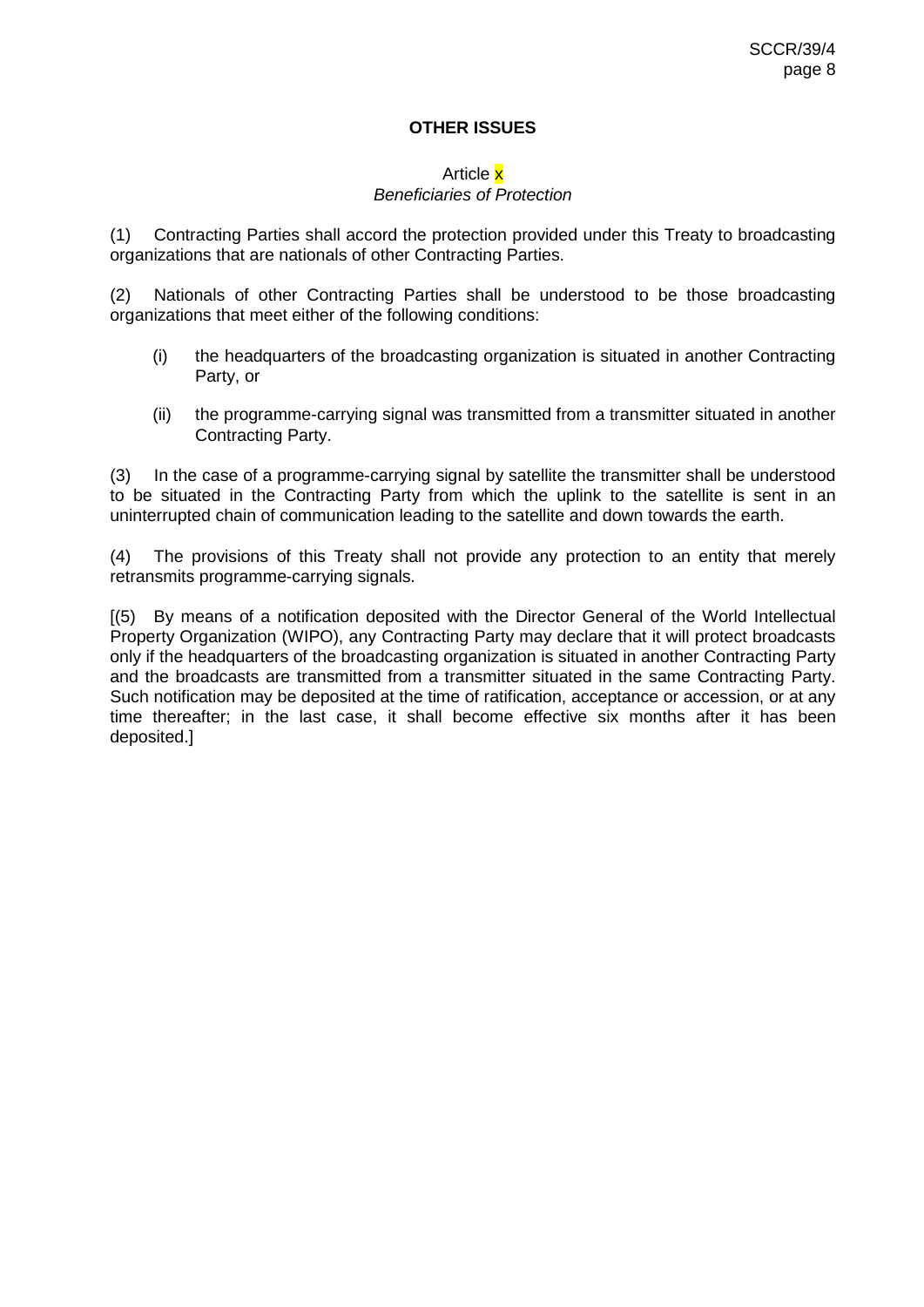#### Article x *Limitations and Exceptions*

(1) Contracting Parties may, in their national legislation, provide for the same kinds of limitations or exceptions with regard to the protection of broadcasting organizations as they provide, in their national legislation, in connection with the protection of copyright in literary and artistic works, and the protection of related rights.

(2) Contracting Parties shall confine any limitations of or exceptions to rights provided for in this Treaty to certain special cases which do not conflict with a normal exploitation of the programme-carrying signal and do not unreasonably prejudice the legitimate interests of the broadcasting organization.

#### Article x

#### *Obligations Concerning Technological Protection Measures*

(1) Contracting Parties shall provide adequate legal protection and effective legal remedies against the circumvention of effective technological measures that are used by broadcasting organizations in connection with the exercise of their rights under this Treaty and that restrict acts, in respect of their broadcasts, that are not authorized by the broadcasting organizations concerned or are not permitted by law.

(2) Without limiting the foregoing, Contracting Parties shall provide adequate and effective legal protection against the unauthorized decryption of an encrypted programme-carrying signal.

[(3) Contracting Parties shall take appropriate measures, as necessary, to ensure that when they provide adequate legal protection and effective legal remedies against the circumvention of effective technological measures, this legal protection does not prevent third parties from enjoying content that is unprotected or no longer protected, as well as the limitations and exceptions provided for in this Treaty.]

#### Article x

#### *Obligations Concerning Rights Management Information*

(1) Contracting Parties shall provide adequate and effective legal remedies against any person knowingly performing any of the following acts knowing, or with respect to civil remedies having reasonable grounds to know, that will induce, enable, facilitate or conceal an infringement of any right covered by this Treaty:

(i) to remove or alter any electronic rights management information without authority;

(ii) to retransmit the programme-carrying signal knowing that electronic rights management information has been without authority removed or altered.

(2) As used in this Article, "rights management information" means the information which identifies the broadcasting organization, the broadcasting, the owner of any right in the programme, or information about the terms and conditions of use of the programme-carrying signal, and any numbers or codes that represent such information, when any of these items of information is attached to or associated with the programme-carrying signal.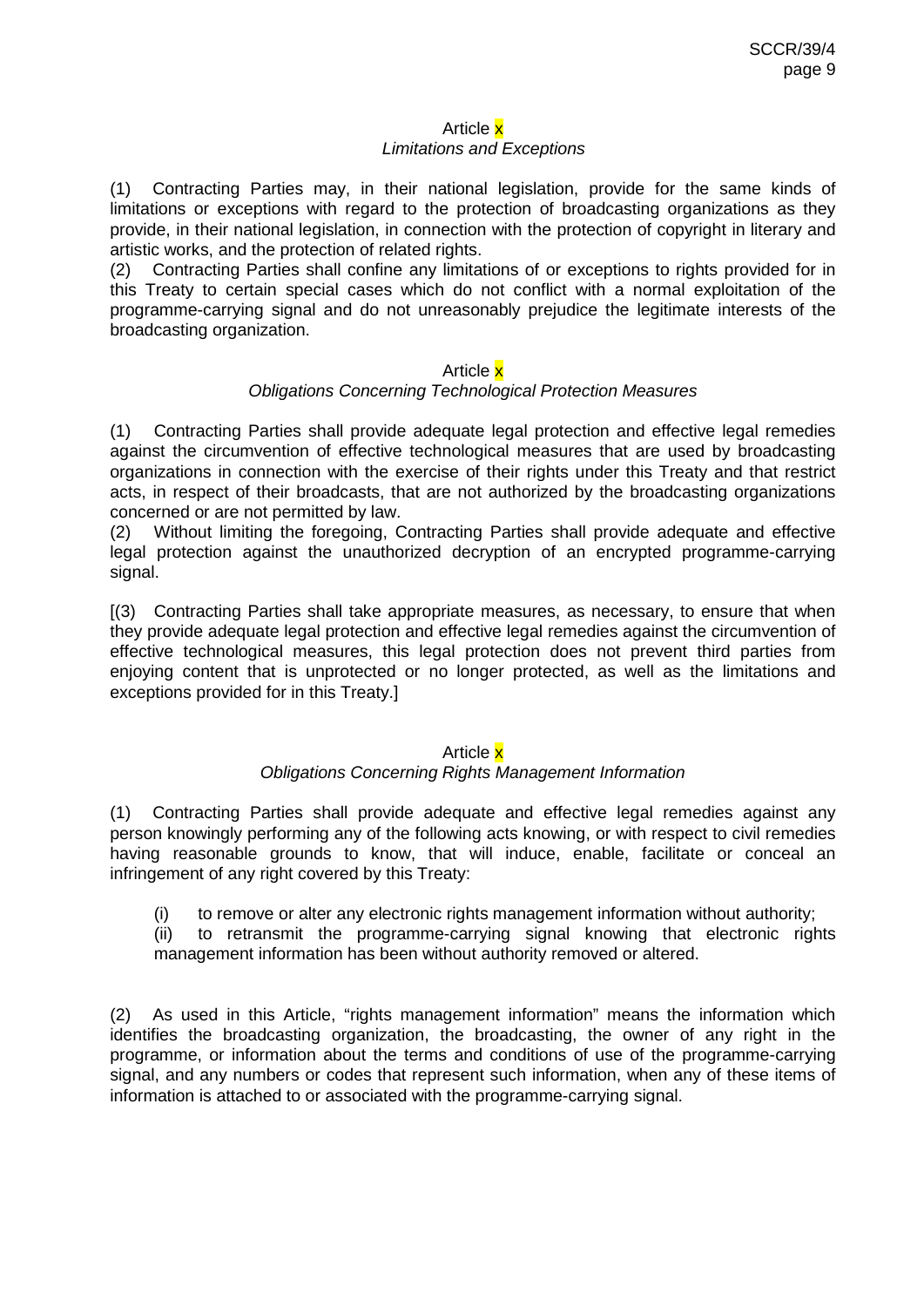#### [Article x

#### *Means of Implementation and Relation to Other Rights*

(1) (i) Nothing in Article III Alt 2(1)(ii) requires Contracting Parties to extend or alter copyright or related rights protection in the programmes carried by the signal, including any applicable exceptions or limitations.

(ii) This Treaty shall in no way be interpreted to limit or prejudice the protection otherwise secured to authors, to performers, or to producers of phonograms under domestic law or international agreement.

#### [Agreed statement:

It is understood that Article (x) clarifies the relationship between rights in programme-carrying signals under this Treaty and rights in the content embodied in such signals. In cases where authorization is needed from both the rights holder of content embodied in such a signal and a broadcasting organization, the need for the authorization of the right holder does not cease to exist because the authorization from the broadcasting organization is also required, and viceversa. In addition, the rights granted to broadcasting organizations under this Treaty may not be invoked against the holder of rights in the content and, in particular, may not deprive them of the ability to control, by contract, the relations with broadcasting organizations and to exploit content contained in programme-carrying signals independently.]

(2) The means by which this Treaty is implemented shall be a matter for the domestic law of each Contracting Party and [may include, inter alia,] [shall include] one or more of the following: protection by means of the grant of a copyright or other specific right; protection by means of the law relating to unfair competition or misappropriation; protection by means of telecommunications law and regulations.]

#### [Article <mark>x</mark>

#### *Enforcement of Rights*

(1) Contracting Parties undertake to adopt, in accordance to their legal systems, the measures necessary to ensure the application of this treaty.

(2) Contracting Parties shall ensure that enforcement procedures are available [to broadcasting organizations] under their law so as to permit effective action against any act of [infringements][violation] of rights covered by this Treaty, including expeditious remedies to prevent [infringements][violation] and remedies which constitute a deterrent to further [infringements][violation].

#### Agreed Statement:

It is understood that nothing in this Treaty affects any right owned or exercised by right holders in the content of programme-carrying signals or otherwise deprives such right holders of the ability to control, by contract, their relations with broadcasting organizations.]

### Article x *Term of Protection*

The term of protection to be granted to broadcasting organizations under this Treaty shall last, at least until the end of a period of [50] [20] [x] years computed from the end of the year in which the programme-carrying signal was transmitted.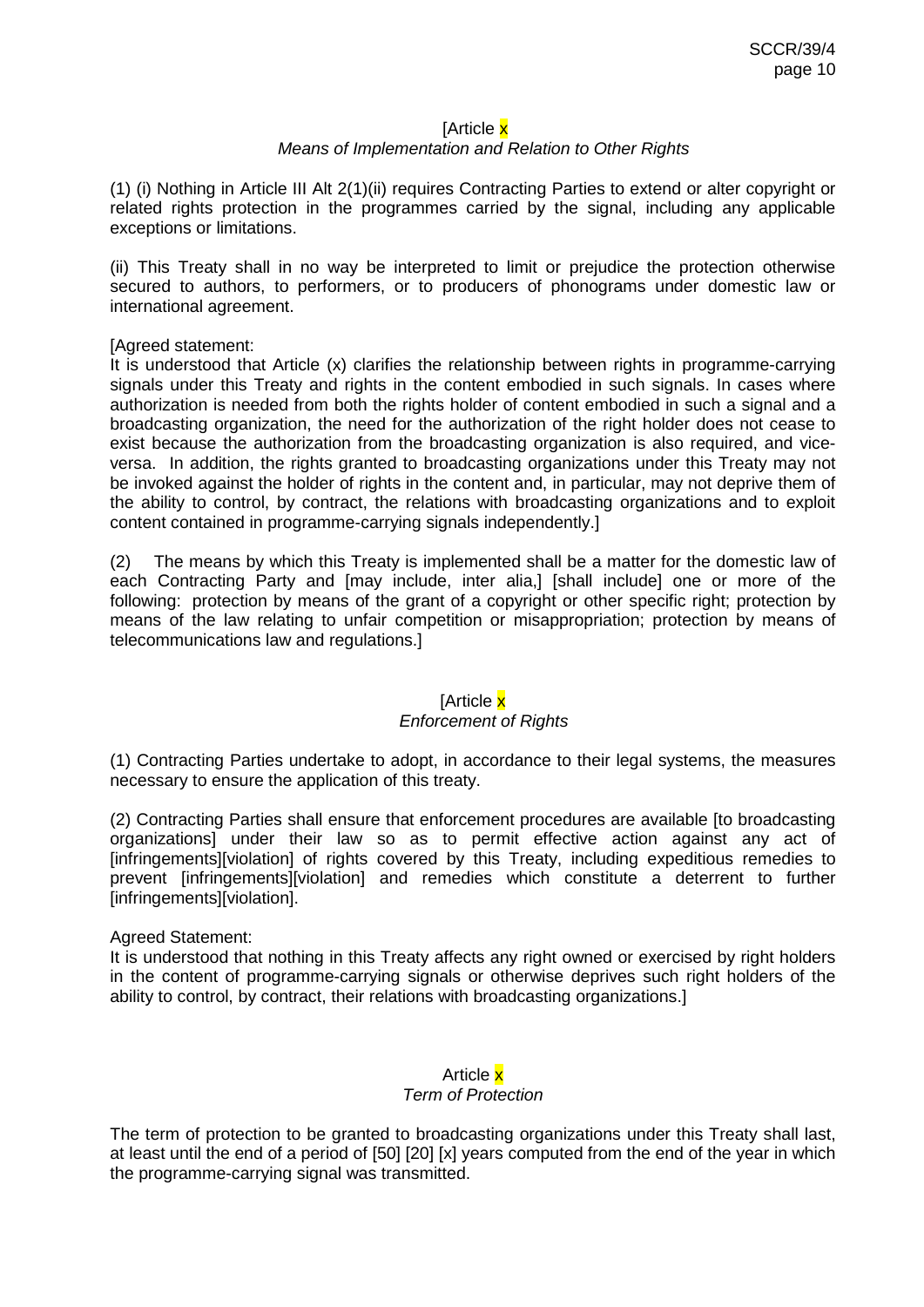#### **ADMINISTRATIVE AND FINAL CLAUSES**

Article x *Assembly*

Article x *International Bureau*

Article x *Eligibility for Becoming Party to the Treaty*

Article x *Rights and Obligations Under the Treaty*

> Article x *Signature of the Treaty*

Article x *Entry into Force of the Treaty*

Article x *Effective Date of Becoming Party to the Treaty*

> Article x *Denunciation of the Treaty*

Article x *Languages of the Treaty*

> Article x *Depositary*

> > [Annex follows]